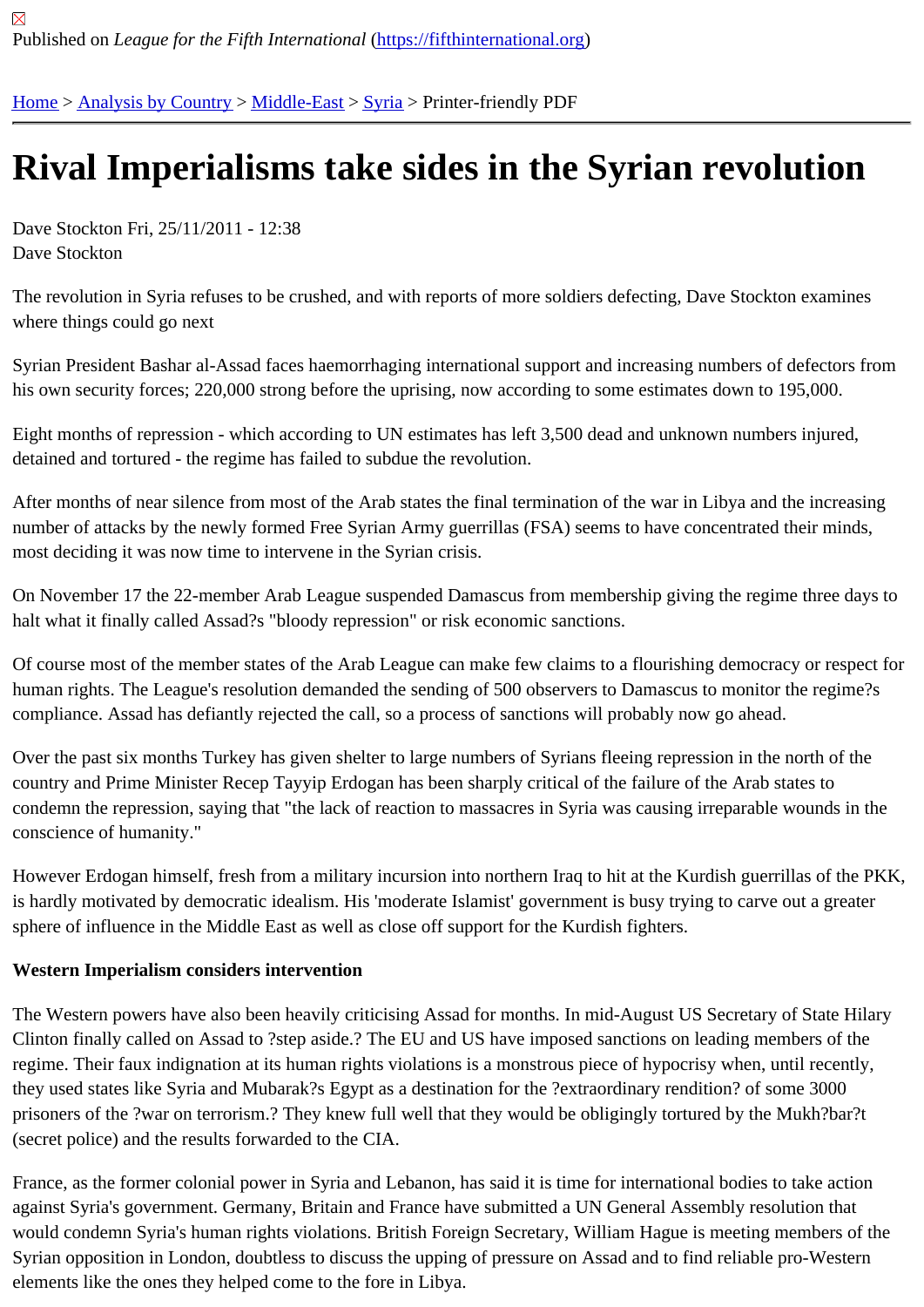The EU states indeed they have considerable economic leverage if they wish to use it. Some 95 per cent of Syria?s oil exports are to EU countries and a large part of its imports come from there too. Though Syria is not primarily an oil rentier state, like Libya, or the Gulf states, its oil sales for 2010 generated \$3.2 billion; 25.1 per cent of state revenue.

The USA though it too would like to see the fall of the Assad regime, fears actions which would destabilise the region around Israel. A new regime has to be at least as harmless as the Assads, father and son, were to the US?s Zionist attack dog. Of course a new regime that would end support for Hezbollah, Hamas and the Palestinians and cut its links with Iran would be even better. But as events in Egypt show this is unlikely.

So at the moment it seems unwilling to take military action. Leon Panetta, the CIA chief, has ruled a out Nato no-fly zone over Syria. Meanwhile the Israelis have let it be known that they fear the downfall of Assad for fear of getting something worse as a result of revolution - the same attitude they have showed throughout the ?Arab Spring.? For the Zionists it is a case of better the devil you know.

The idea that the whole uprising in Syria is a plot by the imperialist to bring down an anti- imperialist regime, as some claim, is ridiculous. Worse it is a pretext for political support of tyranny and would moreover push the Syrian democratic movement precisely in the direction of the USA and the ?heroes? of the intervention in Libya, Nicolas Sarkozy and David Cameron.

## **Assad?s regional and imperialist supporters**

The Syrian regime still has a few supporters in the Arab World? for example many in the Palestinian movement who mistakenly see Syria, along with Iran, as their last ally against Zionism. In fact the domination of allies and pensioners of the Damascus regime in Gaza and the West Bank are part responsible for the failure of the Arab Spring to develop there in the form of a new Intifada. Breaking free from the malign influence of the Islamists and Stalinists who place all their hopes on regimes in Syria, Lebanon, Iran and even to some extent Iraq, is the key to recreating the Palestinian movement as an autonomous revolutionary expression of the Arab revolution.

But the crucial supporters of the Ba?athist totalitarian dictatorship remain Russia and China. In all likelihood they will ? as in Libya ? only abandon it when it is disintegrating.

One of the most remarkable changes that this historic crisis of globalised capitalism has brought into the light of day is that imperialism is not a single entity. Throughout the Cold War and the 1990s Marxists often just talked of Imperialism, meaning the USA and its subaltern powers in Western Europe, plus Japan in the Far East. So strong was the USA?s hegemony that only on secondary matters or in peripheral regions was this lazy speech a hindrance to understanding world geopolitics. Today it can only confuse analysis and political orientation for revolutionaries.

The decline of the USA?s global hegemony and the rise of a dynamic capitalist China and a re-assertive Russia have increased what can only be described as inter-imperialist rivalries. In October they both vetoed a UN Security Council resolution that threatened sanctions against Syria. Russia has echoed the propaganda line from Damascus. Foreign Minister Sergey Lavrov stated;

"It is not a secret that along with the peaceful demonstrators, whose strivings and demands we support, there is more and more participation from groups of armed people who have an entirely different agenda from reform and democracy in Syria". He went on; "Their agenda concerns ethnic and tribal interests, and these people have received and are continuing to receive weapons in growing amounts from neighbouring countries, and they don't particularly hide it."

Nor does Russia bother to hide the fact that it is with Russian artillery and tanks, sniper rifles and ammunition that Assad?s forces are killing largely unarmed civilians. A director-general of the Russian Military Cooperation Service, Viatcheslav Djirkaln, said recently that there would be "no restrictions at all on arms deliveries to Syria.

So much for supporting the 'strivings and demands' of Syrian democrats.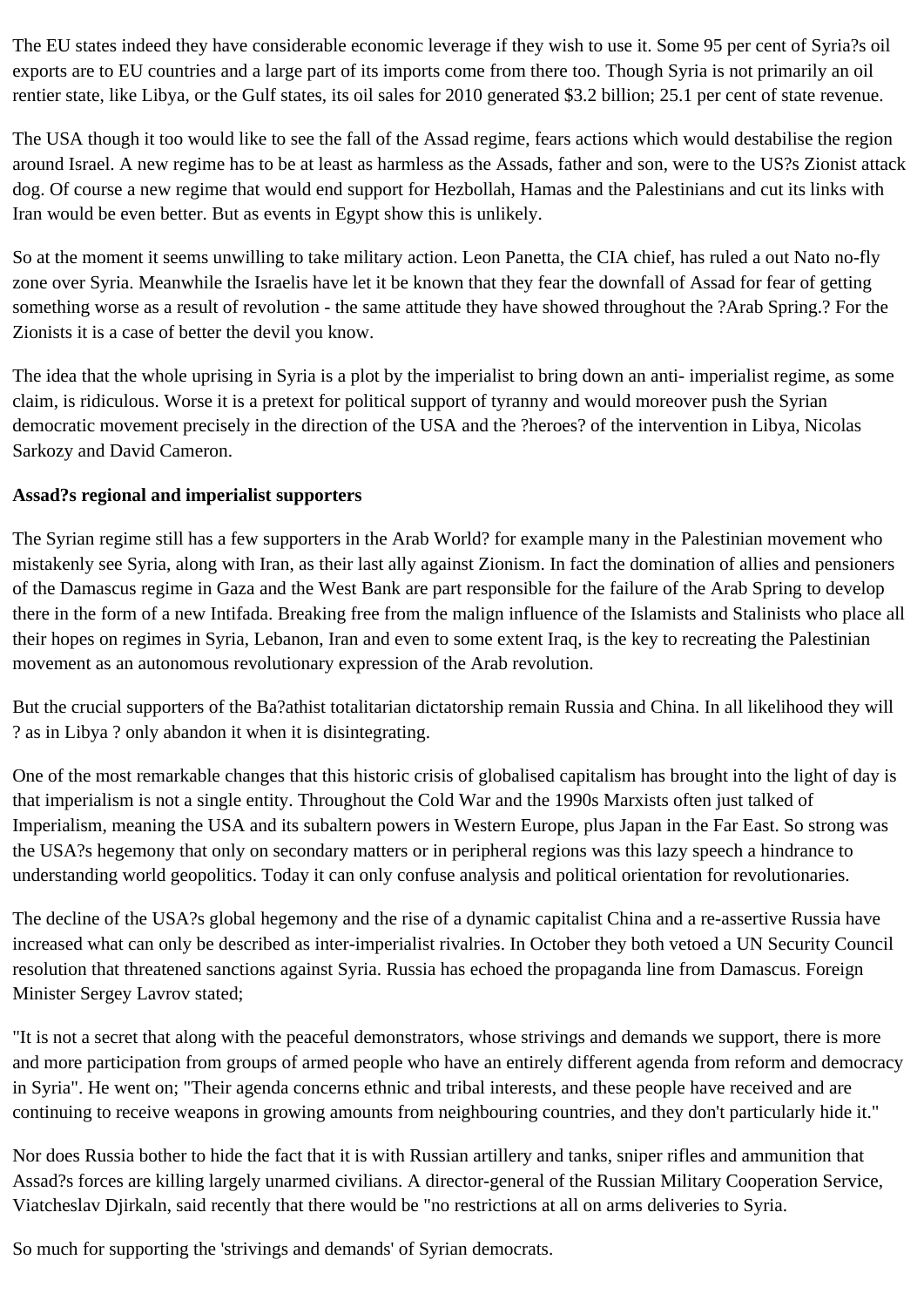Certainly Russia has little sympathy for ?ethnic and tribal? peoples, in fact they have a visceral sympathy for their dictatorial oppressors. Two bloody wars in Chechnya and the first ?war against terrorism? in Russia itself helped this reactionary regime to stabilise itself. The inheritance of a highly industrialised country, a massive military with a nuclear capacity, as well as the Russian Federations? vast natural resources (oil, gas, valuable minerals, etc.) and the central Asian independent states as semi-colonies - enabled it to join the select club of imperialist powers after the economic crash of 1991.

As a new (or renewed) imperialism, Russia seeks to keep its assets in the world?s most oil-rich and geo-strategic region. In 2006 Russia cancelled three quarters of Syria?s debt to it (\$9.6 billion), and remains its main arms dealer, intending to develop and enlarge its naval base to strengthen its naval presence in the Mediterranean. The Syrian port of Tartus is now the only one in the Mediterranean which is open on a 24-hour basis to the Russian navy. Without it every Russian warship would have to transit the Turkish Straits to Odessa for provisioning and repairs.

## **The Syrian Resistance**

The crumbling of sections of the Syrian Army are a positive sign and the creation of armed defenders of the mass mobilisations that can make Assad?s forces pay a price for their repression will help undermine the regime. Doubtless they have played a role in sustaining the incredibly sustained mass mobilisations.

With the attack on various targets inside the role of the Free Syrian Army (FSA) has come to the fore. It claims 10- 15,000 members, althoughy experts say this is a considerable exaggeration. It has recently begun to attack top regime targets in various cities, including Damascus. On the 16 November, the air force intelligence complex on the edges of Damascus was attacked - a hugely symbolic acts since the power base of Bashar?s father Hafez al-Assad?s, from which he seized power in 1970, was in the air force.

However daring guerrilla actions by the FSA, armed only with rockets and AK 47s will not militarily defeat the 4,000 strong battle tanks and eight armoured divisions the regime still has. But men drive tanks and the crucial deciding point is when their feeling of revulsion at the slaughter and belief in the possibility of mutiny reaches critical mass - i.e. when entire units and battalions mutiny and go over to the people. Here mass political agitation and the creation of a coordinated mass movement and general strike of the workers is critical.

Clearly the strategy of non-violence as a principle widely hailed principle of the Tunisian and Egyptian revolutions in January/February have been exploded by the civil war situations in Libya, Yemen and Syria itself. But neither can urban guerrilla tactics be elevated into a strategy either. Many of the thousands of deserters from the army have gone over to the local resistance centres, providing as much support and protection as their weaponry allows. Mass action with armed self defence is critical as is repeated attempts to get units, battalion, and divisions, to come over to the side of the people

In fact the Syrian opposition is very fragmented and heterogeneous, with important disjunctures between the long-term exile groups, whom the French and British are courting and seeking to coalesce into a leadership in waiting, and the internal leaderships that have arisen in the various cities and towns, in combat with the regimes repressive forces.

Moreover the opposition is presently split on its attitude to foreign intervention, just as it is also split on whether to enter into a dialogue with the regime, and on the question of armed versus unarmed action Some are calling for the western powers to establish safe zones inside Syria. This is the beginning of the slippery slope to calling for Nato air strikes (the laughably named no fly zone) on their behalf.

However Western imperialist intervention will do no good in the fight for democracy, quite the opposite. The EU and the USA - for all their high-flown words on human rights - are only concerned in the pursuit of their own economic and strategic objectives in the region. Thus they will support the creation of a reactionary regime as in Libya that will still have to be overthrown by a revolution. It is vital that leftist forces distance themselves from and oppose those who are calling for an EU/Nato military intervention.